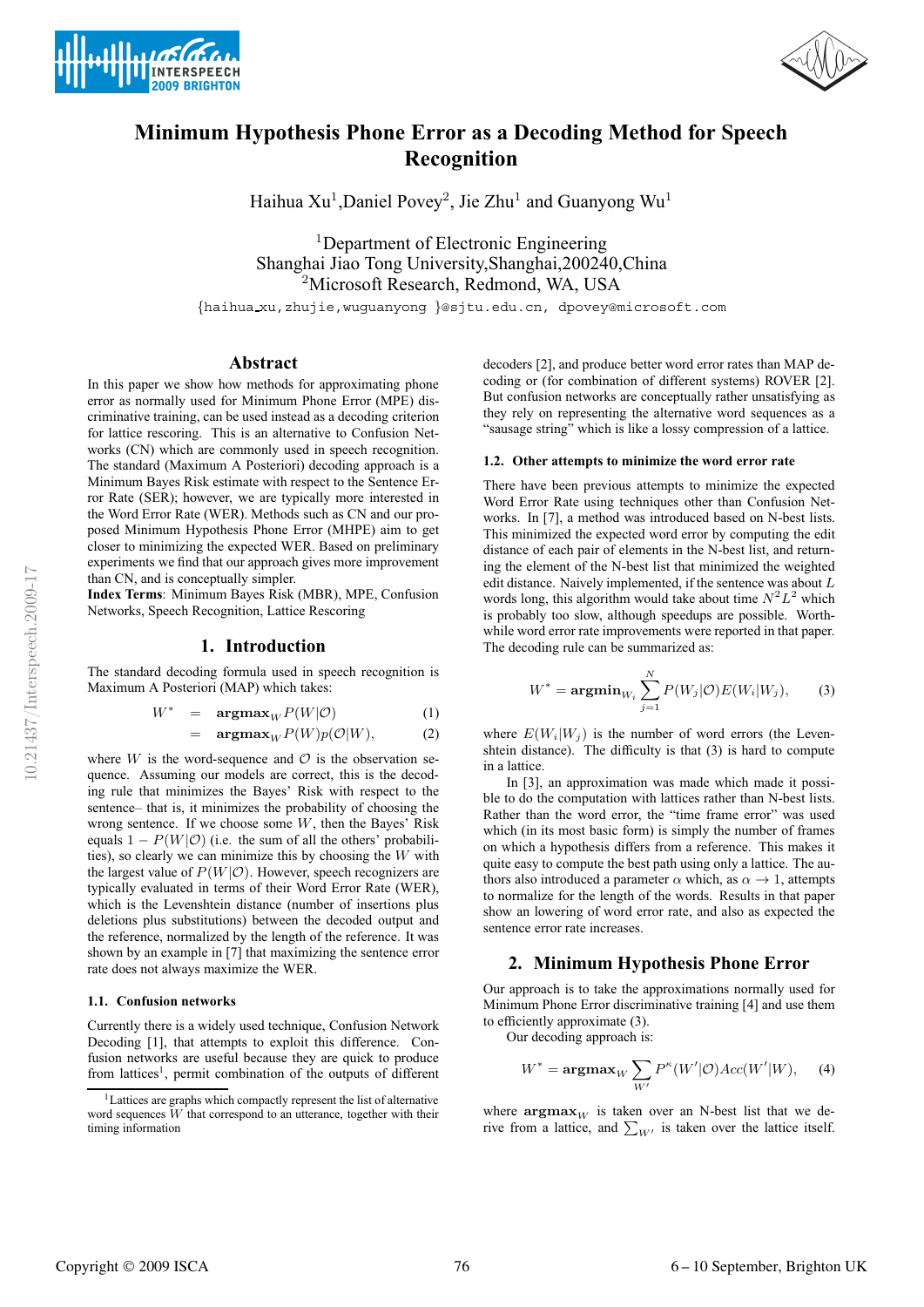$Acc(W'|W)$  is the approximated accuracy used in MPE, which we will explain in detail below. The acoustic scale  $\kappa$  is the acoustic scaling factor from MPE, which is normally taken to scale the (pre-scaled) language model term back down to 1.0 and leave a scale on the acoustics only, so  $P^{\kappa}(W'|\mathcal{O})$  would typically be equivalent to  $P(W')p(O|W')^{\kappa}$  times a normalizing factor to make all sequences in the lattice sum to one.

#### **2.1. Use of accuracy rather than error**

The essential difference between our Equation (4) and Equation (3) is (after harmonizing the notation) the replacement of  $E(W|W')$  with  $-Acc(W'|W)$ . The Levenshtein/edit distance is symmetric so  $E(W|W') = E(W'|W)$ , and accuracy is defined as the length of the reference minus the error, so (ignoring the approximate calculation of accuracy) we would have  $Acc(W'|W) = |W| - E(W'|W) = |W| - E(W|W')$ . Thus, the use of an accuracy instead of an error has the effect of biasing decoding towards longer utterances, which leads to an interesting qualitative difference between our results (which lead to more insertions and fewer deletions) and all the standard approaches we compare with which have the opposite effect. Note that the reason why accuracy rather than error was used in MPE [4] was because it was easier to approximate; the same issue applies here. This is preliminary work and we have yet to investigate canceling or partly canceling the term  $|W|$  (length of W) which is implicitly introduced by the use of an accuracy. As a side note, the reader may have noticed that we could get rid of the implicit term  $|W|$  by simply reversing our accuracy expression to  $Acc(W|W')$ , since the averaged value of  $|W'|$ does not depend on W. However, due to the way we approximate the accuracy this would make our lattice-based calculation impossible.

#### **2.2. Approximation of accuracy**

Our accuracy approximation is done at a phone level (we have also done it at the word level, as the same approach applies). The phone accuracy of a word-sequence is a sum over contributions of all phone arcs  $q$  in the sequence, and the phone accuracy of an arc  $q$  is defined as:

$$
\text{Acc}(q|W) = \max_{z \in W} \left\{ \begin{array}{l} q, z \text{ same phone} \to -1 + 2e(q|z) \\ q, z \text{ different} \to -1 + e(q|z) \end{array} \right\},\tag{5}
$$

where z is an arc in the reference sequence W and  $e(q|z)$  is the extent of overlap in time of  $q$  and  $z$ , divided by the length of z. We can compute this efficiently by pre-computing for each frame a list of arcs  $z$  that include that frame. This equation is an approximation to the notion that this accuracy needs to be -1 for an insertion, 0 for a substitution and 1 for a correct phone (which is surprising but correct given the definition of accuracy).

For any proposed word-sequence  $W$  (derived from the N-best list) in Equation (4), we can work out the expression  $\sum_{W'} P^{\kappa}(W'|\mathcal{O})Acc(W'|W)$  quite easily as follows: we compute the posteriors  $P^{\kappa}(q|\mathcal{O})$  of each arc in the lattice using appropriately weighted acoustic and language model scores (note that the superscript  $\kappa$  refers to the use of these appropriately weighted scores in the computation, not taking the final probability to a power), we compute the approximated arc accuracy  $Acc(q|W)$  for each arc, and our answer is:

$$
\sum_{W'} P^{\kappa}(W'|\mathcal{O})Acc(W'|W) = \sum_{q} P^{\kappa}(q|\mathcal{O})Acc(q|W). \tag{6}
$$

#### **2.3. Use of N-best lists**

Ideally we would like to take our  $\operatorname{argmax}_{W}$  over all sequences in the lattice rather than just the N-best list. Because Equation (5) takes the max over a whole reference sequence rather than referring to just one reference arc, this is not possible to do trivially. It might be possible to pre-expand the lattice so that the phone identity and boundaries in a sufficiently wide context before and after any arc were always fixed. However, this would require some work to implement correctly. Currently we use Nbest lists, and we find that after around  $N = 20$  or  $N = 40$ we see very little change in WER. This is consistent with [7], in which it was observed that the chosen hypothesis is almost always in the top 10. (Note that this is expected to vary with sentence length).

# **3. Experimental setup**

Experiments are performed on two different corpora, named *Corpus-A* and *Corpus-B*. *Corpus-A* is a data set merged from two separate sets, one of which is Microsoft Research Asia (MSRA) corpus that has  $31.5h$  of training data, while the other is China Project-863(P-863) corpus that has  $113h$  of training data [8, 9]. Because data from MSRA is gender-dependent, uniformly spoken by young males, while data from P-863 is gender-independent with narrower distribution in terms of triphone coverage, we combined them into a 144.5h corpus to train a gender-independent cross-word triphone system using HTK [12]. *Corpus-B* is a broadcast speech data set collected from Net TV with 12.0h length in total, in which 10.63h data is employed for MPE based MAP training while 1.37h data is used as test data. Data in *Corpus-B* is derived from more than 10 TV channels in China, during the period July to October 2008.

Our data is coded as Mel frequency cepstral coefficients (MFCCs) with energy rather than C0 used, plus delta and deltadelta features giving the standard 39 dimensional feature vector. The system was first trained with MLE using data from *Corpus-A*, leading to an HMM set with <sup>10</sup> Gaussians per state in each HMM and 6k shared states in total. Then MPE criterion is applied to train the HMMs with four iterations using the smoothing-to-previous-iteration *I-smoothing* method [10] with  $\tau = 80$ . All training lattices for MPE are generated using toned-syllable bigram language models (LMs) [8]. The acoustic scaling factor  $\kappa$  for MPE training is set to 1/12, the inverse of the LM scale. To generate a system for broadcast speech recognition, the HMMs trained with MPE are adapted with MAP using 10.63h data from *Corpus-B* with  $\tau_{map} = 20$  for MAP smoothing, and then further iterations of MPE training are performed on *Corpus-B*.

Recognition LMs are toned-syllable bigram LMs. For *Corpus-A* all training transcriptions in the corpus are used to build LMs, while for the broadcast speech, transcriptions from both corpora are merged to build LMs.

Evaluation is performed on two test sets. One is MSRA test data that has 500 utterances with 0.74h data in total and 19.1 syllable words per utterance; the other is a 1.37h broadcast news dataset with 1212 utterances, with on average 19.9 syllable words per utterance. The former is gender dependent, in-office recorded and clean (read by 25 young males and 20 utterances for each), while the latter (which we call BDC) is gender independent, and contains news broadcast, review, and conversations [9]. Baseline results from Viterbi rescoring of the lattices are shown in Table 1. These are essentially the same as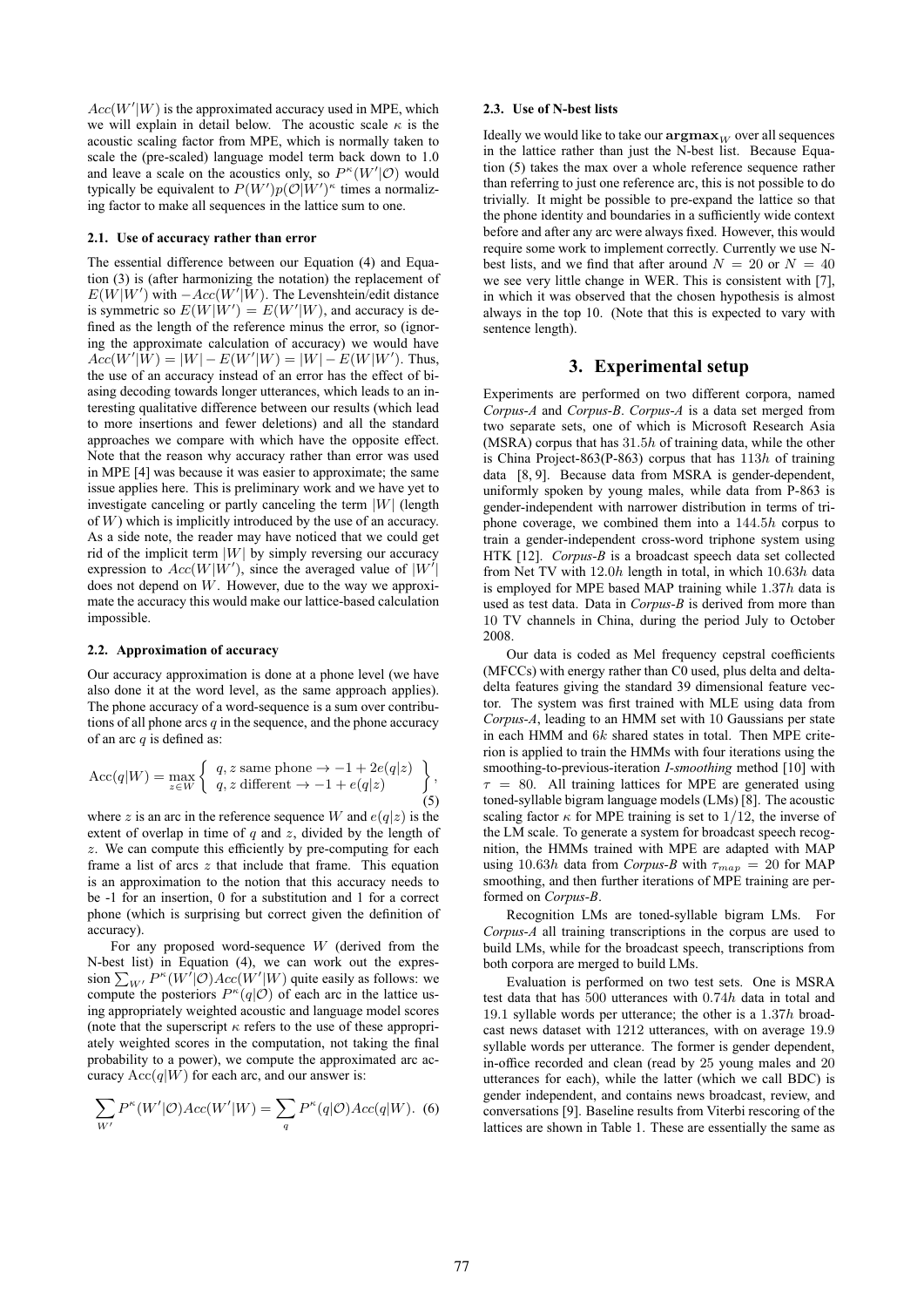if we had obtained the one-best path directly from the decoder.

Note that WER results are neither true word error rate results as normally reported for English, or Character Error Rate results as normally reported for Chinese, but are based on tonedsyllable errors. Syllables roughly correspond to Chinese characters and the results are therefore similar to Character Error Rate results. The word unit used for Consensus experiments is the syllable unit.

Insertion penalties and language model weights were tuned to optimize the baseline Word Error Rate (as defined above). The values used were 12 for the LM scale and a word insertion penalty of 20.

| Table 1: Baseline decoding results (WER) |             |            |  |  |  |
|------------------------------------------|-------------|------------|--|--|--|
| Training methods                         | <b>MSRA</b> | <b>BDC</b> |  |  |  |
| MLE.                                     | 26.41%      |            |  |  |  |
| <b>MPE</b>                               | 23.85%      |            |  |  |  |
| MPE+MAP                                  |             | 33.81%     |  |  |  |
| MPE+MAP+MPE                              |             | 30.60%     |  |  |  |

|  | Table 2: Properties of the test lattices |  |  |  |
|--|------------------------------------------|--|--|--|
|--|------------------------------------------|--|--|--|

| Test sets | WGDensity | WGDepth | <b>GER</b> |
|-----------|-----------|---------|------------|
| MSR A     | 58.21     | 41.96   | 6.16%      |
| BDC.      | 88.67     | 72.65   | 9.61%      |

Table 2 shows the properties of the lattices for the two test sets. WGDensity means word graph density, defined as overall number of word arcs contained in the lattice divided by the number of actually spoken words [11], while WGDepth means word graph depth, defined as the average number of word arcs per time frame [5]; and GER is graph error rate, sometimes referred to as Oracle error rate<sup>2</sup>. These lattices should be considered medium sized based on [5, 11].

### **4. Experimental results**

Figure 1 illustrates MHPE performance with varying  $N$  on the two sets, using our more basic models (ML for MSRA, and MPE+MAP for BDC). We can see that after around  $N = 40$ , further improvements are inconsistent. Results in the tables are given with  $N = 40$ .

Table 3: Baseline vs. MHPE on MSRA test data.

| Methods     |                   |       |      | $MSRA$ (MLE, $N=40$ ) |           |
|-------------|-------------------|-------|------|-----------------------|-----------|
|             | $\frac{1}{4}$ ins | #sub  | #del | <b>SER</b>            | WER       |
| <b>Base</b> | 24                | 2333  | 171  | $95.40\%$             | 26.41%    |
| MHPF.       | 51                | 2319  | 107  | $95.40\%$             | 25.88%    |
| Л           | $+27$             | $-12$ | -64  | $-0.0\%$              | $-0.53\%$ |

From Tables 3 and 4, the N-best implementation for the proposed MHPE lattice scoring method gave 2.0% and 3.6% relative Word Error Rate (WER) reduction on the two test data sets respectively. Note that the ratio of insertions to deletions increases, which is opposite to the normal case for these kinds of methods but expected based on the nature of our scoring function. The sentence error rate did not show a consistent change, unlike [1, 3] where it increased.





Figure 1: WER versus N.

Table 4: Baseline vs. MHPE on BDC test data.

| Methods     |                   |      |        | $BDC (MAP, N=40)$ |           |
|-------------|-------------------|------|--------|-------------------|-----------|
|             | $\frac{1}{4}$ ins | #sub | #del   | <b>SER</b>        | WER       |
| Base        | 114               | 7065 | 963    | 98.02%            | 33.83%    |
| <b>MHPF</b> | 187               | 7014 | 651    | 98.18%            | 32.62%    |
|             | $+73$             | -51  | $-312$ | $+0.16\%$         | $-1.21\%$ |

Tables 5 and 6 show results on MPE trained models for the MSRA and BDC datasets respectively. We see an even larger improvement than on the ML trained models, with 4.0% and 5.0% relative WER reductions over the baseline decoding method. We also do not see a sentence error rate degradation.

Table 7 shows the comparison of all of our MHPE results with the CN technique. In all cases the MHPE result is better than the CN result. The insertion and deletion rates are not shown, but as expected the CN results have more deletions than the baseline, opposite to the MHPE case. The language model scale was tuned to optimize the baseline performance; in the future we intend to do MHPE and CN experiments at a range of language model scales as we anticipate that this will affect the relative performance.

# **5. Conclusion and further work**

We have introduced a new decoding method for lattice rescoring that aims to get closer to the Minimum Bayes Risk decision rule with respect to the Word Error Rate. We have overcome some of the computational problems that these types of techniques suffer from, by using the same approximations used in MPE training. We still use an N-best list, but in a much more manageable way than, for example [7].

We have shown promising initial results, basically demonstrating that our technique gives substantial improvements versus the traditional "MAP rule" decoding approach. Further